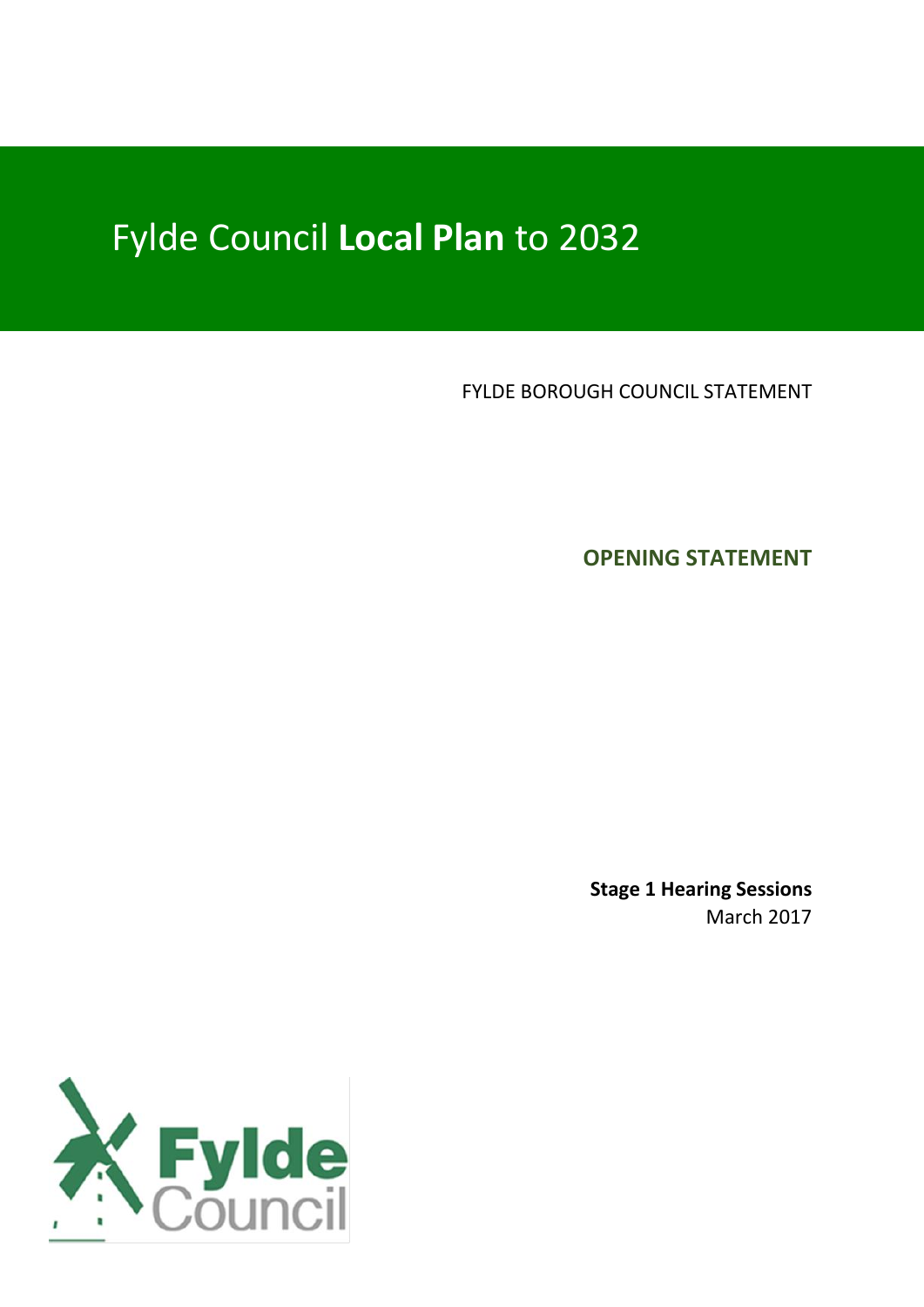## **Opening Statement**

- 1. We are pleased to have this opportunity to open the Stage 1 hearings of the public examination into the soundness of the Fylde Local Plan to 2032 and would like to welcome all those present today, be they participating round this table or attending as observers.
- 2. Planning Policy Manger Julie Glaister, Principal Planning Officers Eddie Graves and Stephen Smith and Planning Officer Sara Jones are here to lead on matters on behalf of the Council. They will be joined throughout the proceedings by Counsel, Jonathan Easton, and other members of staff and consultants who have prepared a range of evidence which have informed important elements of the plan
- 3. The public examination is the final stage in the preparation of this key planning document which, once adopted, will replace the saved policies of the Fylde Borough Local Plan. That plan was last reviewed in 2005 and was written at a time when strict caps were placed on new residential development in boroughs such as Fylde. Since the adoption of that plan there have been changes in Government which have brought with them significant changes in both legislation and national planning policy which have conspired to leave Fylde with a legacy of housing undersupply. Fylde has answered these challenges by promoting new development in sustainable locations meaning that, for the first time since the adoption of the NWRSS in September 2008, Fylde is now able to demonstrate a 5 year supply of housing land.
- 4. The new Local Plan responds to the new planning landscape by continuing to positively seek opportunities to meet the development needs of the borough and planning to not only to meet the objectively assessed needs for the new homes that the borough requires, but to deliver the jobs and the infrastructure that will support the borough in a manner that is compatible with the specific context and constraints of Fylde.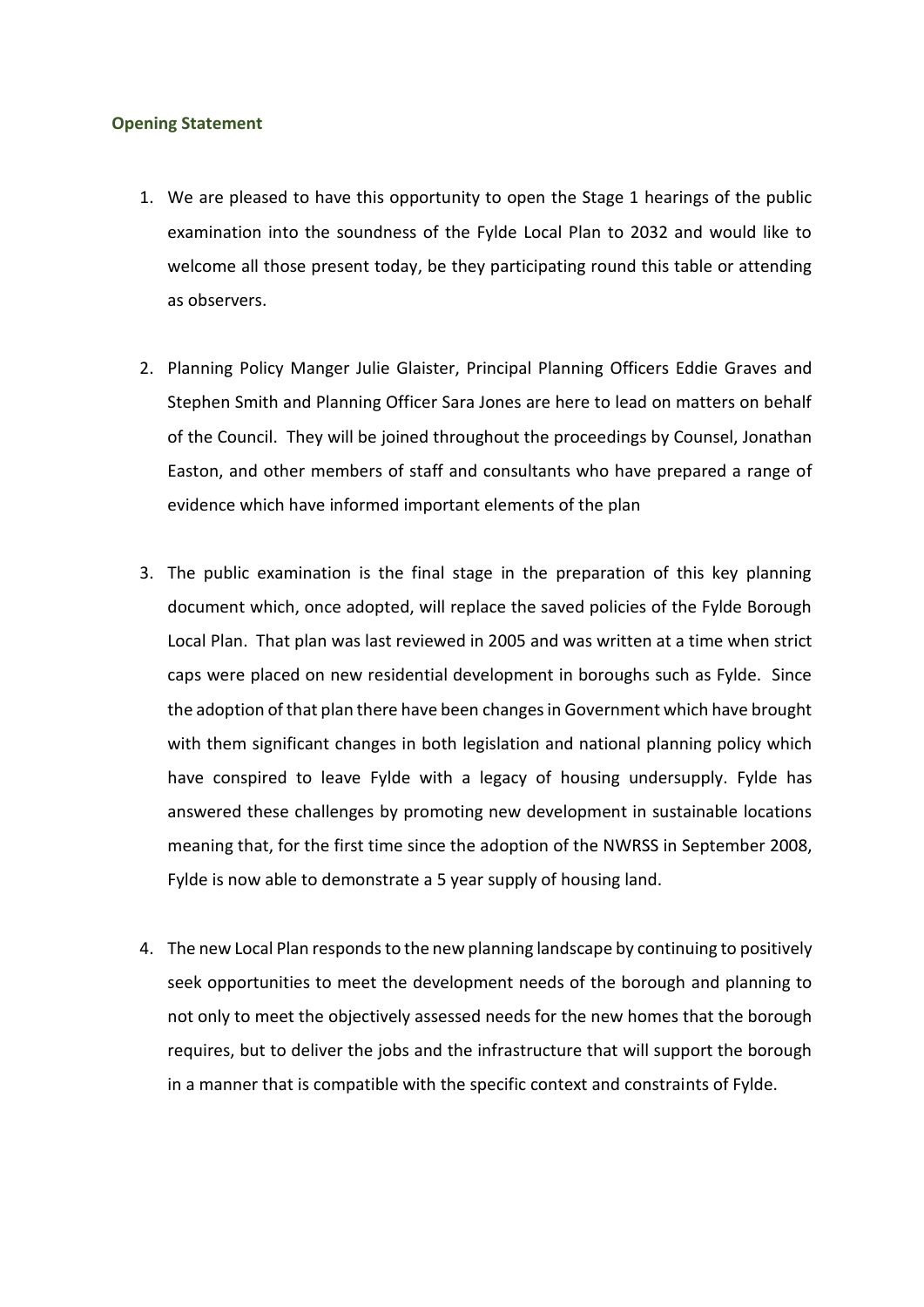- 5. The production of this new plan has been a long and sinuous journey, during which the Council has had to make a series of important decisions that have often been contentious or controversial. In doing so the Council has listened to the views of the various communities across Fylde. We would like to thank everyone who has contributed to the preparation of the Fylde Local Plan, including those who responded to the many stages of consultation and engagement on the Plan. Although it has not always been possible to fully accommodate the views of everyone, their input is valued and has helped inform and improve the Plan to produce a document that strikes an appropriate balance:
	- − between promoting sustainable growth and preserving what is valued in the borough;
	- − between local and strategic matters; and
	- − between flexibility and certainty.
- 6. Fylde is a special place to live the Council's resident's survey confirms that 97% of respondents share this view. Accordingly, the plan seeks to retain those things that make Fylde special, whilst providing the basis for the future prosperity of the borough.
- 7. It is important to appreciate that plan-making is largely about reaching informed judgments where - in most instances - there is no one universally accepted consensus or "right" answer. In this regard, we invite the Inspector to look to see whether the Council has explained its judgments coherently and whether its position on any given issue is a reasonable one in all the circumstances or is it fundamentally out of step on a point of real substance which might make a significant difference. Our firm position is that the Council has considered its robust and proportionate evidence base carefully and has reached a series of planning judgments that are entirely reasonable.
- 8. The Plan recognises the challenges that we face: the need for new homes, economic development, the need to invest in new infrastructure, connectivity, tourism and - as